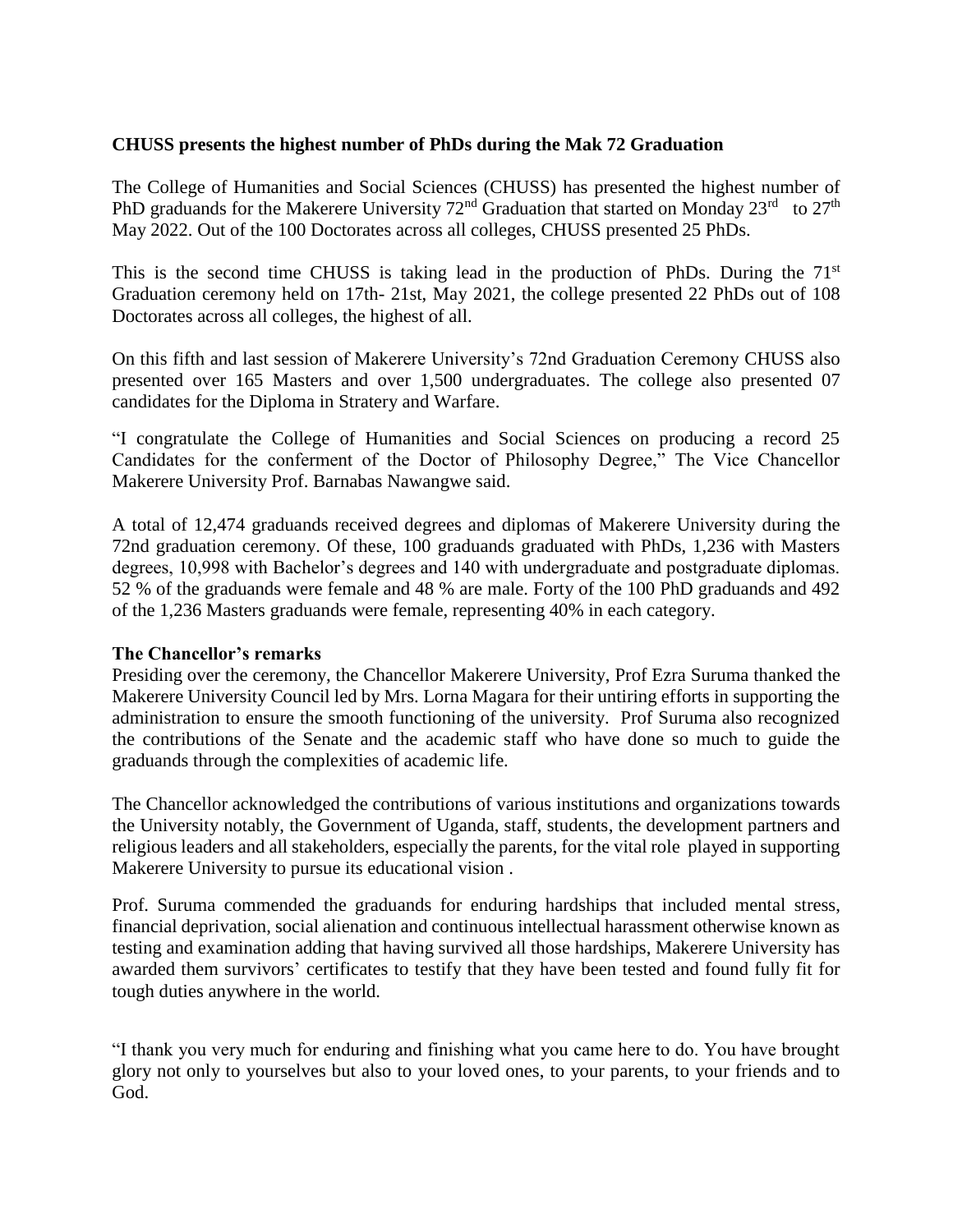The world which you are now entering is filled with both old and new challenges. For example, the war between Russia and Ukraine has altered the global geopolitical environment. The prices of fuel have shot up dramatically, and many other commodity prices have also been affected. We now have to find solutions for survival in this new environment. I believe that we have to be more aggressive and creative in the face of this war. We need to change our economic system and even ideology, to respond to these new challenges", the Professor advised.

Prof. Suruma told graduands that fortunately, there are also new opportunities such as the expansion of the East African Community to include the Democratic Republic of Congo that may be the most important market opportunity for Uganda since independence. He urged them to wake up and aggressively respond to this great opportunity.

The Chancellor noted that despite the severe limitations on employment imposed by the lack of capital and the cost of capital, there is need to intensify creativity to find ways to break these financial limitations and to realize that this challenge is a continuation of the African struggle for freedom. He added that colonialism has never ended but just continues in a new form hence the need to wake up to that challenge to set themselves free.

"Let us endeavor to stand firm on our principles even in the face of neocolonialism… Fighting against slavery and colonialism and imperialism has never been easy. Each generation

must wake up, define the problem and make its contribution to the solution. We must wake up and not fall asleep when our house is on fire", The Chancellor stated.

Prof. Suruma reminded the congregation of the upcoming Uganda Martyrs celebrations who made stand for what they believed and paid with their lives stressing that ss long as the challenges of poverty and injustice remain, there is no choice but to struggle for solutions for survival in our world.

He told the congregation that Uganda's challenges range from the microeconomic struggle at the household level in the parish to the national and regional and international struggles for markets for coffee and oil and therefore need courage, commitment and organization to resolve these problems.

The Chancellor also stressed the need for everyone to ask God for wisdom to do what is right in the face of the hard challenges and thanking God for the gifts of time, education, of being alive where many have passed, the gift of a sound mind, the gift of eyes and hands and a strong heart and body.

The professor also advised graduands to extend a helping hand as they pass through this world, then their lives, gifts, will not be in vain, nor be wasted. This, he said is not all about doing big things, making news and getting applause but even small things matter.

"It is a big dark world out there. There is a desperate need for a helping hand. Please take your candle and shed some light wherever God has put you. You might not make the national or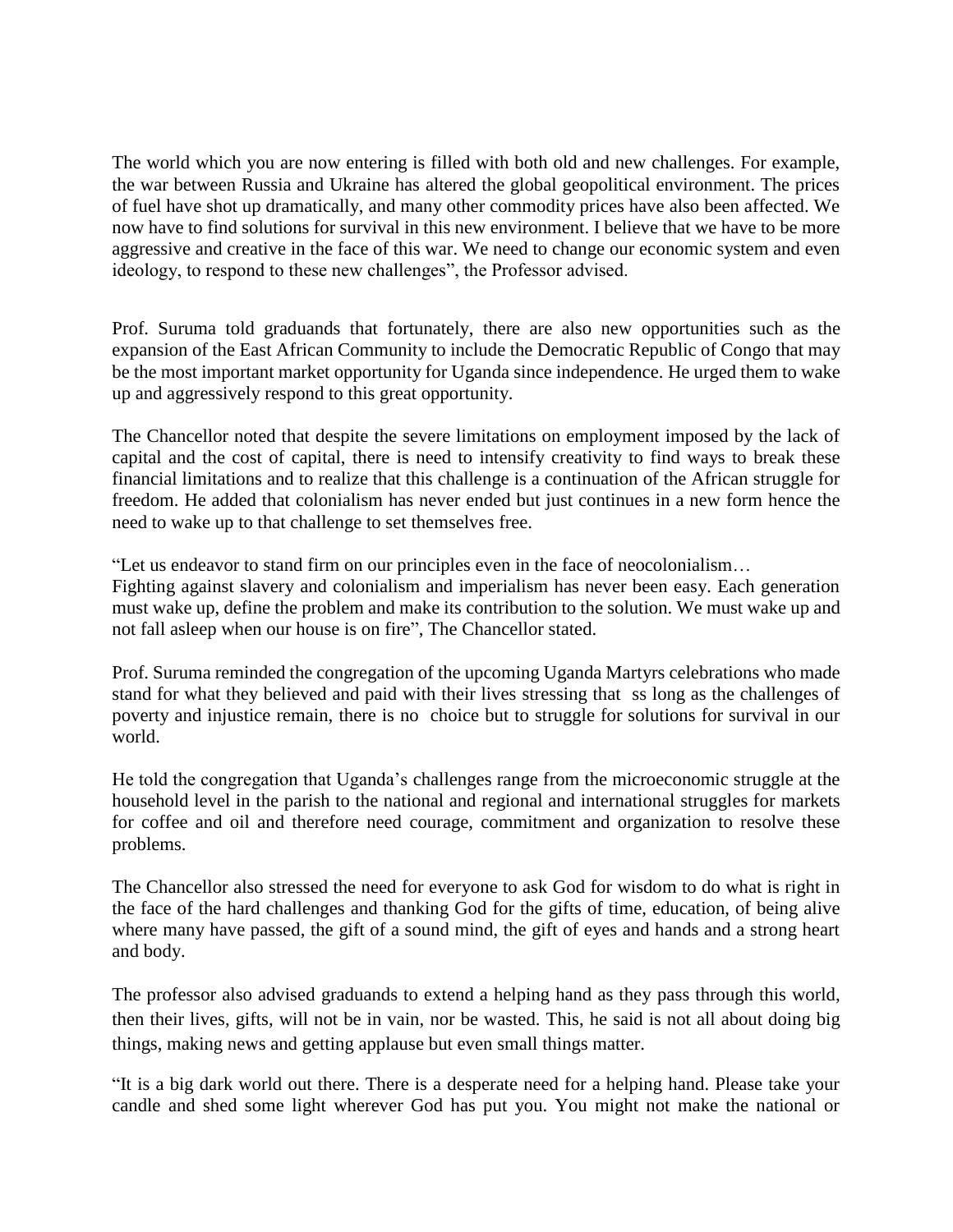international headlines. But to those whom you give a helping hand you will be the most important headline of their life", The Chancellor guided.

## **The Vice Chancellor's Remarks**

The Vice Chancellor Makerere University, Prof. Barnabas Nawangwe said, despite the disruption caused by the COVID 19 Pandemic, the university council through the support and guidance of the university Council to push through and minimize the time lost, extending appreciation to staff and students for soldiering on in spite of the devastation and embracing the Open, Distance and elearning.

The Vice Chancellor reported that the university has continued to grow her research capacity in line with the strategic plan (2020-2030) which seeks Makerere a fully research led university.

With more than 1000 of our academic staff holding PhDs, Makerere is a formidable research institution currently ranked No. 2 in Africa as far as research is concerned. Globally Makerere University ranks to in collaborative research and in clinical research", Prof Nawangwe said.

The Vice Chancellor said Makerere today competes favorably with any other top universities in the world as far as quality research is concerned due to heavy investments in human resource and infrastructure development by government and development partners.

Prof. Nawangwe reported that the College of Humanities and Social Sciences CHUSS has continued to strive for greater academic excellence, research and community service with several staff of CHUSS are involved in research and are part of international research networks.

Through [CHUSS,](http://chuss.mak.ac.ug/) the Vice Chancellor said, Makerere University secured USD 800,000 for archival research funded by the Mellon Foundation, USA. The project entitled: "Archiving, Memory and Method from the Global South**", is** aimed at building the capacity of staff and students to study formal and non-formal archival repository institutions, community archiving and intangible archives such as folklore, dance, music and other oral forms.

Through these oral forms Prof. Nawangwe said the countries rich cultural history can be disseminated, preserved and handed down to the next generations. The project is also aimed at enhancing the teaching and learning in the humanities and social sciences.

"In our internationalization efforts, the university signed a Memorandum of understanding with Yunus Emre Institute of Turkey aimed at enhancing international communication and building strong relations with Turkey. By signing this protocol, Turkish language courses will start at [Makerere University.](http://mak.ac.ug/) Both Makerere and Yunus Emre Institute will be developing joint research, organizing joint academic, scientific and cultural events and, reviewing academic curricula", Prof. Nawangwe read.

In addition, he said, collaborative efforts have been concluded to link [Makerere University](http://mak.ac.ug/) with Kyoto [University,](http://mak.ac.ug/) Japan through a program initiated by the Ministry of Education, Sports, Science and Technology of Japan known as, " Innovative Africa: Educational Networking Programs for Human Resource development in Africa's SDGs. This collaboration involve international